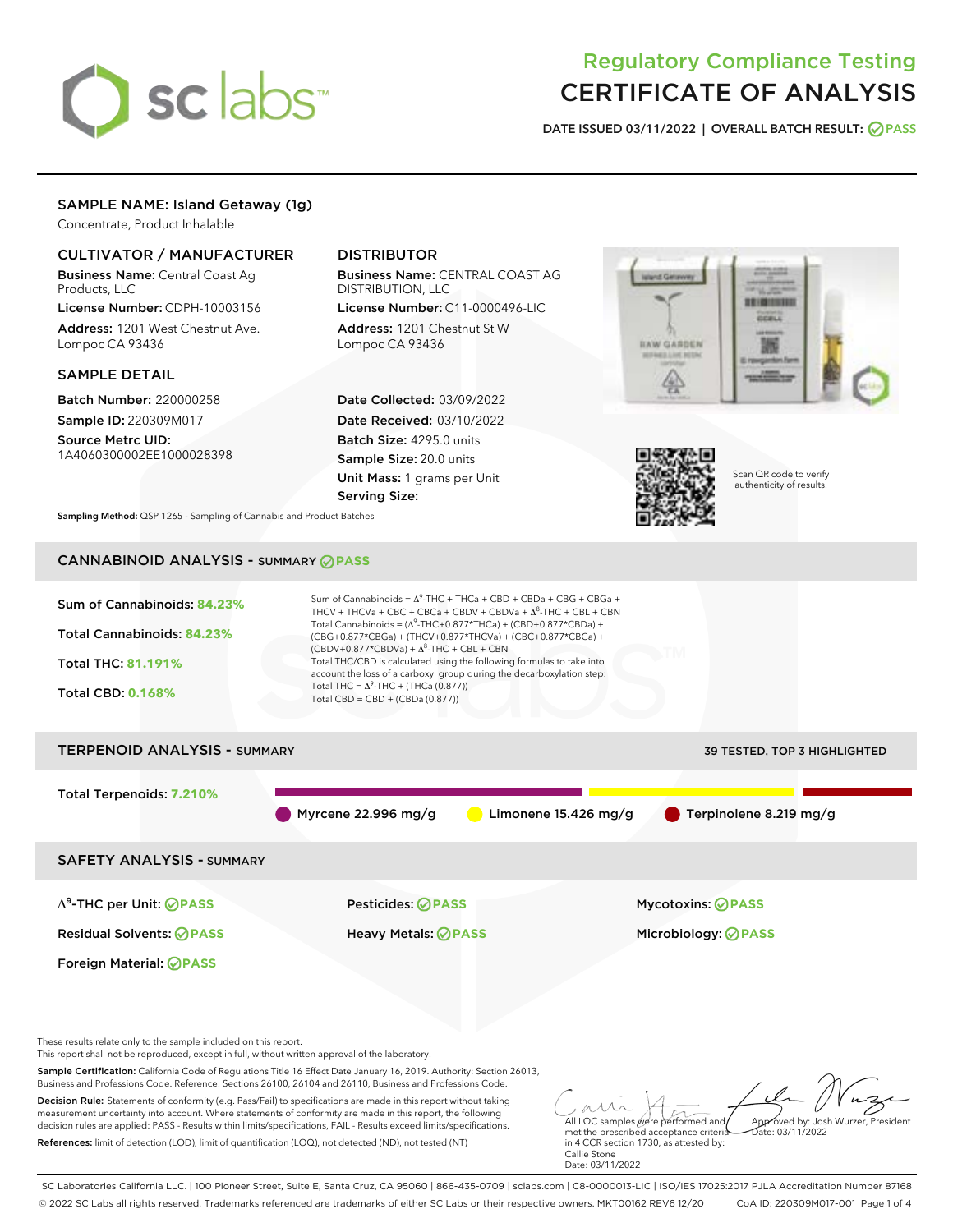



ISLAND GETAWAY (1G) | DATE ISSUED 03/11/2022 | OVERALL BATCH RESULT: @ PASS

### CANNABINOID TEST RESULTS - 03/10/2022 2 PASS

Tested by high-performance liquid chromatography with diode-array detection (HPLC-DAD). **Method:** QSP 1157 - Analysis of Cannabinoids by HPLC-DAD

#### TOTAL CANNABINOIDS: **84.23%**

Total Cannabinoids (Total THC) + (Total CBD) + (Total CBG) + (Total THCV) + (Total CBC) +  $(Total CBDV) +  $\Delta^8$ -THC + CBL + CBN$ 

TOTAL THC: **81.191%** Total THC (Δ<sup>9</sup> -THC+0.877\*THCa)

TOTAL CBD: **0.168%**

Total CBD (CBD+0.877\*CBDa)

TOTAL CBG: 2.102% Total CBG (CBG+0.877\*CBGa)

TOTAL THCV: 0.35% Total THCV (THCV+0.877\*THCVa)

TOTAL CBC: ND Total CBC (CBC+0.877\*CBCa)

TOTAL CBDV: ND Total CBDV (CBDV+0.877\*CBDVa)

| <b>COMPOUND</b>  | LOD/LOQ<br>(mg/g)          | <b>MEASUREMENT</b><br><b>UNCERTAINTY</b><br>(mg/g) | <b>RESULT</b><br>(mg/g) | <b>RESULT</b><br>(%) |
|------------------|----------------------------|----------------------------------------------------|-------------------------|----------------------|
| $\Lambda^9$ -THC | 0.06 / 0.26                | ±21.759                                            | 811.91                  | 81.191               |
| <b>CBG</b>       | 0.06/0.19                  | ±0.645                                             | 21.02                   | 2.102                |
| <b>THCV</b>      | 0.1 / 0.2                  | ±0.14                                              | 3.5                     | 0.35                 |
| $\Lambda^8$ -THC | 0.1/0.4                    | ±0.13                                              | 2.1                     | 0.21                 |
| <b>CBN</b>       | 0.1 / 0.3                  | ±0.11                                              | 2.1                     | 0.21                 |
| <b>CBD</b>       | 0.07/0.29                  | ±0.060                                             | 1.68                    | 0.168                |
| <b>THCa</b>      | 0.05/0.14                  | N/A                                                | <b>ND</b>               | <b>ND</b>            |
| <b>THCVa</b>     | 0.07 / 0.20                | N/A                                                | <b>ND</b>               | <b>ND</b>            |
| <b>CBDa</b>      | 0.02/0.19                  | N/A                                                | <b>ND</b>               | <b>ND</b>            |
| <b>CBDV</b>      | 0.04 / 0.15                | N/A                                                | <b>ND</b>               | <b>ND</b>            |
| <b>CBDVa</b>     | 0.03/0.53                  | N/A                                                | <b>ND</b>               | <b>ND</b>            |
| <b>CBGa</b>      | 0.1 / 0.2                  | N/A                                                | <b>ND</b>               | <b>ND</b>            |
| <b>CBL</b>       | 0.06 / 0.24                | N/A                                                | <b>ND</b>               | <b>ND</b>            |
| <b>CBC</b>       | 0.2 / 0.5                  | N/A                                                | <b>ND</b>               | <b>ND</b>            |
| <b>CBCa</b>      | 0.07/0.28                  | N/A                                                | <b>ND</b>               | <b>ND</b>            |
|                  | <b>SUM OF CANNABINOIDS</b> |                                                    | 842.3 mg/g              | 84.23%               |

#### **UNIT MASS: 1 grams per Unit**

| $\Delta^9$ -THC per Unit              | 1100 per-package limit | 811.91 mg/unit | <b>PASS</b> |
|---------------------------------------|------------------------|----------------|-------------|
| <b>Total THC per Unit</b>             |                        | 811.91 mg/unit |             |
| <b>CBD</b> per Unit                   |                        | $1.68$ mg/unit |             |
| <b>Total CBD per Unit</b>             |                        | $1.68$ mg/unit |             |
| Sum of Cannabinoids<br>per Unit       |                        | 842.3 mg/unit  |             |
| <b>Total Cannabinoids</b><br>per Unit |                        | 842.3 mg/unit  |             |

#### TERPENOID TEST RESULTS - 03/11/2022

Terpene analysis utilizing gas chromatography-flame ionization detection (GC-FID). **Method:** QSP 1192 - Analysis of Terpenoids by GC-FID

| <b>COMPOUND</b>         | LOD/LOQ<br>(mg/g) | <b>MEASUREMENT</b><br><b>UNCERTAINTY</b><br>(mg/g) | <b>RESULT</b><br>(mg/g) | <b>RESULT</b><br>(%) |
|-------------------------|-------------------|----------------------------------------------------|-------------------------|----------------------|
| <b>Myrcene</b>          | 0.008 / 0.025     | ±0.2300                                            | 22.996                  | 2.2996               |
| Limonene                | 0.005 / 0.016     | ±0.1712                                            | 15.426                  | 1.5426               |
| Terpinolene             | 0.008 / 0.026     | ±0.1307                                            | 8.219                   | 0.8219               |
| β-Caryophyllene         | 0.004 / 0.012     | ±0.1975                                            | 7.131                   | 0.7131               |
| β-Pinene                | 0.004 / 0.014     | ±0.0270                                            | 3.036                   | 0.3036               |
| $\alpha$ -Pinene        | 0.005 / 0.017     | ±0.0190                                            | 2.836                   | 0.2836               |
| <b>B-Ocimene</b>        | 0.006 / 0.020     | ±0.0706                                            | 2.826                   | 0.2826               |
| Linalool                | 0.009 / 0.032     | ±0.0764                                            | 2.582                   | 0.2582               |
| $\alpha$ -Humulene      | 0.009 / 0.029     | ±0.0428                                            | 1.714                   | 0.1714               |
| Terpineol               | 0.009 / 0.031     | ±0.0551                                            | 1.153                   | 0.1153               |
| Fenchol                 | 0.010 / 0.034     | ±0.0335                                            | 1.114                   | 0.1114               |
| trans-ß-Farnesene       | 0.008 / 0.025     | ±0.0156                                            | 0.566                   | 0.0566               |
| Camphene                | 0.005 / 0.015     | ±0.0028                                            | 0.313                   | 0.0313               |
| $\alpha$ -Phellandrene  | 0.006 / 0.020     | ±0.0028                                            | 0.260                   | 0.0260               |
| $\alpha$ -Bisabolol     | 0.008 / 0.026     | ±0.0099                                            | 0.239                   | 0.0239               |
| $\Delta^3$ -Carene      | 0.005 / 0.018     | ±0.0026                                            | 0.232                   | 0.0232               |
| <b>Borneol</b>          | 0.005 / 0.016     | ±0.0076                                            | 0.231                   | 0.0231               |
| $\alpha$ -Terpinene     | 0.005 / 0.017     | ±0.0025                                            | 0.217                   | 0.0217               |
| $\gamma$ -Terpinene     | 0.006 / 0.018     | ±0.0024                                            | 0.177                   | 0.0177               |
| Caryophyllene<br>Oxide  | 0.010 / 0.033     | ±0.0062                                            | 0.173                   | 0.0173               |
| Nerolidol               | 0.006 / 0.019     | ±0.0083                                            | 0.170                   | 0.0170               |
| p-Cymene                | 0.005 / 0.016     | ±0.0021                                            | 0.102                   | 0.0102               |
| Fenchone                | 0.009 / 0.028     | ±0.0017                                            | 0.076                   | 0.0076               |
| Eucalyptol              | 0.006 / 0.018     | ±0.0010                                            | 0.053                   | 0.0053               |
| Guaiol                  | 0.009 / 0.030     | ±0.0018                                            | 0.048                   | 0.0048               |
| Valencene               | 0.009 / 0.030     | ±0.0025                                            | 0.047                   | 0.0047               |
| Citronellol             | 0.003 / 0.010     | ±0.0017                                            | 0.046                   | 0.0046               |
| Geraniol                | 0.002 / 0.007     | ±0.0013                                            | 0.038                   | 0.0038               |
| Sabinene                | 0.004 / 0.014     | ±0.0003                                            | 0.030                   | 0.0030               |
| Sabinene Hydrate        | 0.006 / 0.022     | ±0.0008                                            | 0.026                   | 0.0026               |
| Nerol                   | 0.003 / 0.011     | ±0.0008                                            | 0.023                   | 0.0023               |
| Isopulegol              | 0.005 / 0.016     | N/A                                                | <b>ND</b>               | ND                   |
| Camphor                 | 0.006 / 0.019     | N/A                                                | <b>ND</b>               | <b>ND</b>            |
| Isoborneol              | 0.004 / 0.012     | N/A                                                | ND                      | ND                   |
| Menthol                 | 0.008 / 0.025     | N/A                                                | ND                      | ND                   |
| Pulegone                | 0.003 / 0.011     | N/A                                                | <b>ND</b>               | ND                   |
| <b>Geranyl Acetate</b>  | 0.004 / 0.014     | N/A                                                | ND                      | ND                   |
| $\alpha$ -Cedrene       | 0.005 / 0.016     | N/A                                                | <b>ND</b>               | ND                   |
| Cedrol                  | 0.008 / 0.027     | N/A                                                | <b>ND</b>               | <b>ND</b>            |
| <b>TOTAL TERPENOIDS</b> |                   |                                                    | 72.100 mg/g             | 7.210%               |

SC Laboratories California LLC. | 100 Pioneer Street, Suite E, Santa Cruz, CA 95060 | 866-435-0709 | sclabs.com | C8-0000013-LIC | ISO/IES 17025:2017 PJLA Accreditation Number 87168 © 2022 SC Labs all rights reserved. Trademarks referenced are trademarks of either SC Labs or their respective owners. MKT00162 REV6 12/20 CoA ID: 220309M017-001 Page 2 of 4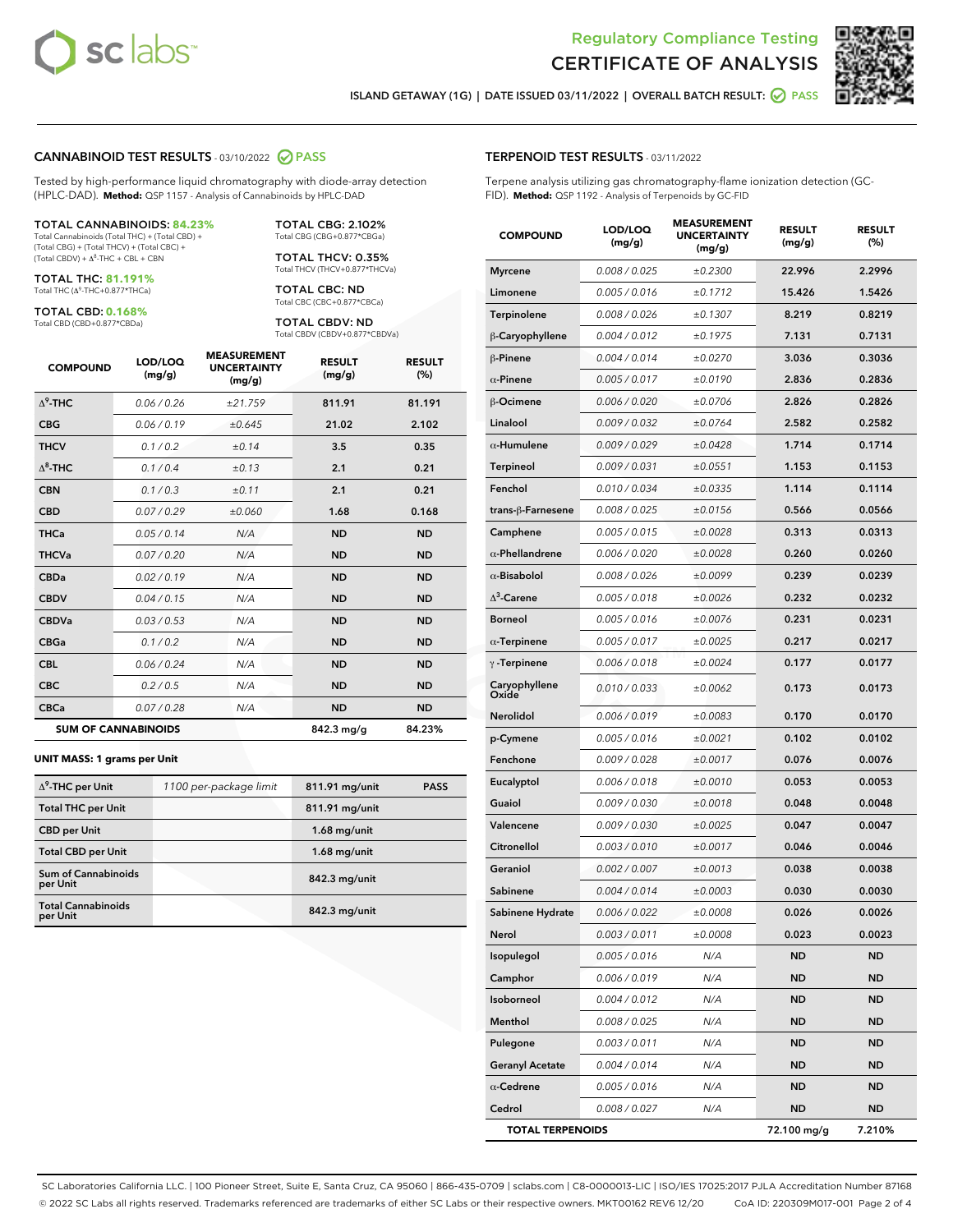



ISLAND GETAWAY (1G) | DATE ISSUED 03/11/2022 | OVERALL BATCH RESULT: Ø PASS

# CATEGORY 1 PESTICIDE TEST RESULTS - 03/11/2022 2 PASS

Pesticide and plant growth regulator analysis utilizing high-performance liquid chromatography-mass spectrometry (HPLC-MS) or gas chromatography-mass spectrometry (GC-MS). \*GC-MS utilized where indicated. **Method:** QSP 1212 - Analysis of Pesticides and Mycotoxins by LC-MS or QSP 1213 - Analysis of Pesticides by GC-MS

| Aldicarb<br>0.03 / 0.08<br>$\geq$ LOD<br>N/A<br><b>ND</b><br><b>PASS</b><br>Carbofuran<br>0.02 / 0.05<br>N/A<br><b>ND</b><br><b>PASS</b><br>$>$ LOD<br>Chlordane*<br>0.03/0.08<br>N/A<br><b>ND</b><br><b>PASS</b><br>$\ge$ LOD<br><b>PASS</b><br>Chlorfenapyr*<br>0.03/0.10<br>$\ge$ LOD<br>N/A<br><b>ND</b><br>0.02 / 0.06<br>Chlorpyrifos<br>$>$ LOD<br>N/A<br><b>ND</b><br><b>PASS</b><br>0.02 / 0.07<br>N/A<br>Coumaphos<br>$\ge$ LOD<br><b>ND</b><br><b>PASS</b><br><b>Daminozide</b><br>0.02 / 0.07<br><b>ND</b><br><b>PASS</b><br>$\ge$ LOD<br>N/A<br><b>Dichlorvos</b><br>0.03/0.09<br>N/A<br><b>ND</b><br><b>PASS</b><br>$\ge$ LOD<br>(DDVP)<br><b>Dimethoate</b><br>0.03 / 0.08<br>N/A<br><b>ND</b><br><b>PASS</b><br>$\ge$ LOD<br>0.03/0.10<br><b>ND</b><br><b>PASS</b><br>Ethoprophos<br>$\ge$ LOD<br>N/A<br>0.02 / 0.06<br><b>ND</b><br><b>PASS</b><br>Etofenprox<br>$\ge$ LOD<br>N/A<br>0.03/0.08<br>$>$ LOD<br>N/A<br><b>ND</b><br><b>PASS</b><br>Fenoxycarb<br>0.03 / 0.08<br>$\ge$ LOD<br>N/A<br><b>ND</b><br><b>PASS</b><br>Fipronil<br>Imazalil<br>0.02/0.06<br>$>$ LOD<br>N/A<br><b>ND</b><br><b>PASS</b><br><b>Methiocarb</b><br>0.02 / 0.07<br>$\ge$ LOD<br>N/A<br><b>ND</b><br><b>PASS</b><br>N/A<br>Parathion-methyl<br>0.03/0.10<br>$>$ LOD<br><b>ND</b><br><b>PASS</b><br>0.03/0.09<br>$\ge$ LOD<br>N/A<br><b>ND</b><br><b>PASS</b><br><b>Mevinphos</b><br>Paclobutrazol<br>0.02 / 0.05<br>$>$ LOD<br>N/A<br><b>ND</b><br><b>PASS</b><br>0.03/0.09<br>$\ge$ LOD<br>N/A<br><b>ND</b><br><b>PASS</b><br>Propoxur<br>0.03 / 0.08<br>N/A<br><b>ND</b><br>Spiroxamine<br>$\ge$ LOD<br><b>PASS</b><br>Thiacloprid<br>0.03/0.10<br>N/A<br><b>ND</b><br><b>PASS</b><br>$\ge$ LOD | <b>COMPOUND</b> | <b>LOD/LOQ</b><br>$(\mu g/g)$ | <b>ACTION</b><br>LIMIT<br>$(\mu g/g)$ | <b>MEASUREMENT</b><br><b>UNCERTAINTY</b><br>$(\mu g/g)$ | <b>RESULT</b><br>$(\mu g/g)$ | <b>RESULT</b> |
|----------------------------------------------------------------------------------------------------------------------------------------------------------------------------------------------------------------------------------------------------------------------------------------------------------------------------------------------------------------------------------------------------------------------------------------------------------------------------------------------------------------------------------------------------------------------------------------------------------------------------------------------------------------------------------------------------------------------------------------------------------------------------------------------------------------------------------------------------------------------------------------------------------------------------------------------------------------------------------------------------------------------------------------------------------------------------------------------------------------------------------------------------------------------------------------------------------------------------------------------------------------------------------------------------------------------------------------------------------------------------------------------------------------------------------------------------------------------------------------------------------------------------------------------------------------------------------------------------------------------------------------------------------------------------------------------------|-----------------|-------------------------------|---------------------------------------|---------------------------------------------------------|------------------------------|---------------|
|                                                                                                                                                                                                                                                                                                                                                                                                                                                                                                                                                                                                                                                                                                                                                                                                                                                                                                                                                                                                                                                                                                                                                                                                                                                                                                                                                                                                                                                                                                                                                                                                                                                                                                    |                 |                               |                                       |                                                         |                              |               |
|                                                                                                                                                                                                                                                                                                                                                                                                                                                                                                                                                                                                                                                                                                                                                                                                                                                                                                                                                                                                                                                                                                                                                                                                                                                                                                                                                                                                                                                                                                                                                                                                                                                                                                    |                 |                               |                                       |                                                         |                              |               |
|                                                                                                                                                                                                                                                                                                                                                                                                                                                                                                                                                                                                                                                                                                                                                                                                                                                                                                                                                                                                                                                                                                                                                                                                                                                                                                                                                                                                                                                                                                                                                                                                                                                                                                    |                 |                               |                                       |                                                         |                              |               |
|                                                                                                                                                                                                                                                                                                                                                                                                                                                                                                                                                                                                                                                                                                                                                                                                                                                                                                                                                                                                                                                                                                                                                                                                                                                                                                                                                                                                                                                                                                                                                                                                                                                                                                    |                 |                               |                                       |                                                         |                              |               |
|                                                                                                                                                                                                                                                                                                                                                                                                                                                                                                                                                                                                                                                                                                                                                                                                                                                                                                                                                                                                                                                                                                                                                                                                                                                                                                                                                                                                                                                                                                                                                                                                                                                                                                    |                 |                               |                                       |                                                         |                              |               |
|                                                                                                                                                                                                                                                                                                                                                                                                                                                                                                                                                                                                                                                                                                                                                                                                                                                                                                                                                                                                                                                                                                                                                                                                                                                                                                                                                                                                                                                                                                                                                                                                                                                                                                    |                 |                               |                                       |                                                         |                              |               |
|                                                                                                                                                                                                                                                                                                                                                                                                                                                                                                                                                                                                                                                                                                                                                                                                                                                                                                                                                                                                                                                                                                                                                                                                                                                                                                                                                                                                                                                                                                                                                                                                                                                                                                    |                 |                               |                                       |                                                         |                              |               |
|                                                                                                                                                                                                                                                                                                                                                                                                                                                                                                                                                                                                                                                                                                                                                                                                                                                                                                                                                                                                                                                                                                                                                                                                                                                                                                                                                                                                                                                                                                                                                                                                                                                                                                    |                 |                               |                                       |                                                         |                              |               |
|                                                                                                                                                                                                                                                                                                                                                                                                                                                                                                                                                                                                                                                                                                                                                                                                                                                                                                                                                                                                                                                                                                                                                                                                                                                                                                                                                                                                                                                                                                                                                                                                                                                                                                    |                 |                               |                                       |                                                         |                              |               |
|                                                                                                                                                                                                                                                                                                                                                                                                                                                                                                                                                                                                                                                                                                                                                                                                                                                                                                                                                                                                                                                                                                                                                                                                                                                                                                                                                                                                                                                                                                                                                                                                                                                                                                    |                 |                               |                                       |                                                         |                              |               |
|                                                                                                                                                                                                                                                                                                                                                                                                                                                                                                                                                                                                                                                                                                                                                                                                                                                                                                                                                                                                                                                                                                                                                                                                                                                                                                                                                                                                                                                                                                                                                                                                                                                                                                    |                 |                               |                                       |                                                         |                              |               |
|                                                                                                                                                                                                                                                                                                                                                                                                                                                                                                                                                                                                                                                                                                                                                                                                                                                                                                                                                                                                                                                                                                                                                                                                                                                                                                                                                                                                                                                                                                                                                                                                                                                                                                    |                 |                               |                                       |                                                         |                              |               |
|                                                                                                                                                                                                                                                                                                                                                                                                                                                                                                                                                                                                                                                                                                                                                                                                                                                                                                                                                                                                                                                                                                                                                                                                                                                                                                                                                                                                                                                                                                                                                                                                                                                                                                    |                 |                               |                                       |                                                         |                              |               |
|                                                                                                                                                                                                                                                                                                                                                                                                                                                                                                                                                                                                                                                                                                                                                                                                                                                                                                                                                                                                                                                                                                                                                                                                                                                                                                                                                                                                                                                                                                                                                                                                                                                                                                    |                 |                               |                                       |                                                         |                              |               |
|                                                                                                                                                                                                                                                                                                                                                                                                                                                                                                                                                                                                                                                                                                                                                                                                                                                                                                                                                                                                                                                                                                                                                                                                                                                                                                                                                                                                                                                                                                                                                                                                                                                                                                    |                 |                               |                                       |                                                         |                              |               |
|                                                                                                                                                                                                                                                                                                                                                                                                                                                                                                                                                                                                                                                                                                                                                                                                                                                                                                                                                                                                                                                                                                                                                                                                                                                                                                                                                                                                                                                                                                                                                                                                                                                                                                    |                 |                               |                                       |                                                         |                              |               |
|                                                                                                                                                                                                                                                                                                                                                                                                                                                                                                                                                                                                                                                                                                                                                                                                                                                                                                                                                                                                                                                                                                                                                                                                                                                                                                                                                                                                                                                                                                                                                                                                                                                                                                    |                 |                               |                                       |                                                         |                              |               |
|                                                                                                                                                                                                                                                                                                                                                                                                                                                                                                                                                                                                                                                                                                                                                                                                                                                                                                                                                                                                                                                                                                                                                                                                                                                                                                                                                                                                                                                                                                                                                                                                                                                                                                    |                 |                               |                                       |                                                         |                              |               |
|                                                                                                                                                                                                                                                                                                                                                                                                                                                                                                                                                                                                                                                                                                                                                                                                                                                                                                                                                                                                                                                                                                                                                                                                                                                                                                                                                                                                                                                                                                                                                                                                                                                                                                    |                 |                               |                                       |                                                         |                              |               |
|                                                                                                                                                                                                                                                                                                                                                                                                                                                                                                                                                                                                                                                                                                                                                                                                                                                                                                                                                                                                                                                                                                                                                                                                                                                                                                                                                                                                                                                                                                                                                                                                                                                                                                    |                 |                               |                                       |                                                         |                              |               |
|                                                                                                                                                                                                                                                                                                                                                                                                                                                                                                                                                                                                                                                                                                                                                                                                                                                                                                                                                                                                                                                                                                                                                                                                                                                                                                                                                                                                                                                                                                                                                                                                                                                                                                    |                 |                               |                                       |                                                         |                              |               |

# CATEGORY 2 PESTICIDE TEST RESULTS - 03/11/2022 @ PASS

| <b>COMPOUND</b>          | LOD/LOO<br>$(\mu g/g)$ | <b>ACTION</b><br><b>LIMIT</b><br>$(\mu g/g)$ | <b>MEASUREMENT</b><br><b>UNCERTAINTY</b><br>$(\mu g/g)$ | <b>RESULT</b><br>$(\mu g/g)$ | <b>RESULT</b> |
|--------------------------|------------------------|----------------------------------------------|---------------------------------------------------------|------------------------------|---------------|
| Abamectin                | 0.03/0.10              | 0.1                                          | N/A                                                     | <b>ND</b>                    | <b>PASS</b>   |
| Acephate                 | 0.02/0.07              | 0.1                                          | N/A                                                     | <b>ND</b>                    | <b>PASS</b>   |
| Acequinocyl              | 0.02/0.07              | 0.1                                          | N/A                                                     | <b>ND</b>                    | <b>PASS</b>   |
| Acetamiprid              | 0.02/0.05              | 0.1                                          | N/A                                                     | <b>ND</b>                    | <b>PASS</b>   |
| Azoxystrobin             | 0.02/0.07              | 0.1                                          | N/A                                                     | <b>ND</b>                    | <b>PASS</b>   |
| <b>Bifenazate</b>        | 0.01 / 0.04            | 0.1                                          | N/A                                                     | <b>ND</b>                    | <b>PASS</b>   |
| <b>Bifenthrin</b>        | 0.02/0.05              | 3                                            | N/A                                                     | <b>ND</b>                    | <b>PASS</b>   |
| <b>Boscalid</b>          | 0.03/0.09              | 0.1                                          | N/A                                                     | <b>ND</b>                    | <b>PASS</b>   |
| Captan                   | 0.19/0.57              | 0.7                                          | N/A                                                     | <b>ND</b>                    | <b>PASS</b>   |
| Carbaryl                 | 0.02/0.06              | 0.5                                          | N/A                                                     | <b>ND</b>                    | <b>PASS</b>   |
| Chlorantranilip-<br>role | 0.04/0.12              | 10                                           | N/A                                                     | <b>ND</b>                    | <b>PASS</b>   |
| Clofentezine             | 0.03/0.09              | 0 <sub>1</sub>                               | N/A                                                     | <b>ND</b>                    | <b>PASS</b>   |

# CATEGORY 2 PESTICIDE TEST RESULTS - 03/11/2022 continued

| <b>COMPOUND</b>               | LOD/LOQ<br>(µg/g) | <b>ACTION</b><br>LIMIT<br>$(\mu g/g)$ | <b>MEASUREMENT</b><br><b>UNCERTAINTY</b><br>$(\mu g/g)$ | <b>RESULT</b><br>(µg/g) | <b>RESULT</b> |
|-------------------------------|-------------------|---------------------------------------|---------------------------------------------------------|-------------------------|---------------|
| Cyfluthrin                    | 0.12 / 0.38       | $\overline{c}$                        | N/A                                                     | <b>ND</b>               | <b>PASS</b>   |
| Cypermethrin                  | 0.11 / 0.32       | 1                                     | N/A                                                     | <b>ND</b>               | <b>PASS</b>   |
| <b>Diazinon</b>               | 0.02 / 0.05       | 0.1                                   | N/A                                                     | <b>ND</b>               | <b>PASS</b>   |
| Dimethomorph                  | 0.03 / 0.09       | $\overline{2}$                        | N/A                                                     | <b>ND</b>               | <b>PASS</b>   |
| Etoxazole                     | 0.02 / 0.06       | 0.1                                   | N/A                                                     | <b>ND</b>               | <b>PASS</b>   |
| Fenhexamid                    | 0.03 / 0.09       | 0.1                                   | N/A                                                     | <b>ND</b>               | <b>PASS</b>   |
| Fenpyroximate                 | 0.02 / 0.06       | 0.1                                   | N/A                                                     | <b>ND</b>               | <b>PASS</b>   |
| <b>Flonicamid</b>             | 0.03 / 0.10       | 0.1                                   | N/A                                                     | <b>ND</b>               | <b>PASS</b>   |
| Fludioxonil                   | 0.03 / 0.10       | 0.1                                   | N/A                                                     | <b>ND</b>               | <b>PASS</b>   |
| Hexythiazox                   | 0.02 / 0.07       | 0.1                                   | N/A                                                     | <b>ND</b>               | <b>PASS</b>   |
| Imidacloprid                  | 0.04 / 0.11       | 5                                     | N/A                                                     | <b>ND</b>               | <b>PASS</b>   |
| Kresoxim-methyl               | 0.02 / 0.07       | 0.1                                   | N/A                                                     | <b>ND</b>               | <b>PASS</b>   |
| Malathion                     | 0.03 / 0.09       | 0.5                                   | N/A                                                     | <b>ND</b>               | <b>PASS</b>   |
| Metalaxyl                     | 0.02 / 0.07       | $\overline{c}$                        | N/A                                                     | <b>ND</b>               | <b>PASS</b>   |
| Methomyl                      | 0.03 / 0.10       | $\mathcal{I}$                         | N/A                                                     | <b>ND</b>               | <b>PASS</b>   |
| Myclobutanil                  | 0.03 / 0.09       | 0.1                                   | N/A                                                     | <b>ND</b>               | <b>PASS</b>   |
| Naled                         | 0.02 / 0.07       | 0.1                                   | N/A                                                     | <b>ND</b>               | <b>PASS</b>   |
| Oxamyl                        | 0.04 / 0.11       | 0.5                                   | N/A                                                     | <b>ND</b>               | <b>PASS</b>   |
| Pentachloronitro-<br>benzene* | 0.03 / 0.09       | 0.1                                   | N/A                                                     | <b>ND</b>               | <b>PASS</b>   |
| Permethrin                    | 0.04 / 0.12       | 0.5                                   | N/A                                                     | <b>ND</b>               | <b>PASS</b>   |
| Phosmet                       | 0.03 / 0.10       | 0.1                                   | N/A                                                     | <b>ND</b>               | <b>PASS</b>   |
| Piperonyl<br><b>Butoxide</b>  | 0.02 / 0.07       | 3                                     | N/A                                                     | <b>ND</b>               | <b>PASS</b>   |
| Prallethrin                   | 0.03 / 0.08       | 0.1                                   | N/A                                                     | <b>ND</b>               | <b>PASS</b>   |
| Propiconazole                 | 0.02 / 0.07       | 0.1                                   | N/A                                                     | <b>ND</b>               | <b>PASS</b>   |
| Pyrethrins                    | 0.04 / 0.12       | 0.5                                   | N/A                                                     | <b>ND</b>               | <b>PASS</b>   |
| Pyridaben                     | 0.02 / 0.07       | 0.1                                   | N/A                                                     | <b>ND</b>               | <b>PASS</b>   |
| Spinetoram                    | 0.02 / 0.07       | 0.1                                   | N/A                                                     | ND                      | PASS          |
| Spinosad                      | 0.02 / 0.07       | 0.1                                   | N/A                                                     | <b>ND</b>               | <b>PASS</b>   |
| Spiromesifen                  | 0.02 / 0.05       | 0.1                                   | N/A                                                     | <b>ND</b>               | <b>PASS</b>   |
| Spirotetramat                 | 0.02 / 0.06       | 0.1                                   | N/A                                                     | <b>ND</b>               | <b>PASS</b>   |
| Tebuconazole                  | 0.02 / 0.07       | 0.1                                   | N/A                                                     | <b>ND</b>               | <b>PASS</b>   |
| Thiamethoxam                  | 0.03 / 0.10       | 5                                     | N/A                                                     | ND                      | <b>PASS</b>   |
| Trifloxystrobin               | 0.03 / 0.08       | 0.1                                   | N/A                                                     | ND                      | <b>PASS</b>   |

SC Laboratories California LLC. | 100 Pioneer Street, Suite E, Santa Cruz, CA 95060 | 866-435-0709 | sclabs.com | C8-0000013-LIC | ISO/IES 17025:2017 PJLA Accreditation Number 87168 © 2022 SC Labs all rights reserved. Trademarks referenced are trademarks of either SC Labs or their respective owners. MKT00162 REV6 12/20 CoA ID: 220309M017-001 Page 3 of 4